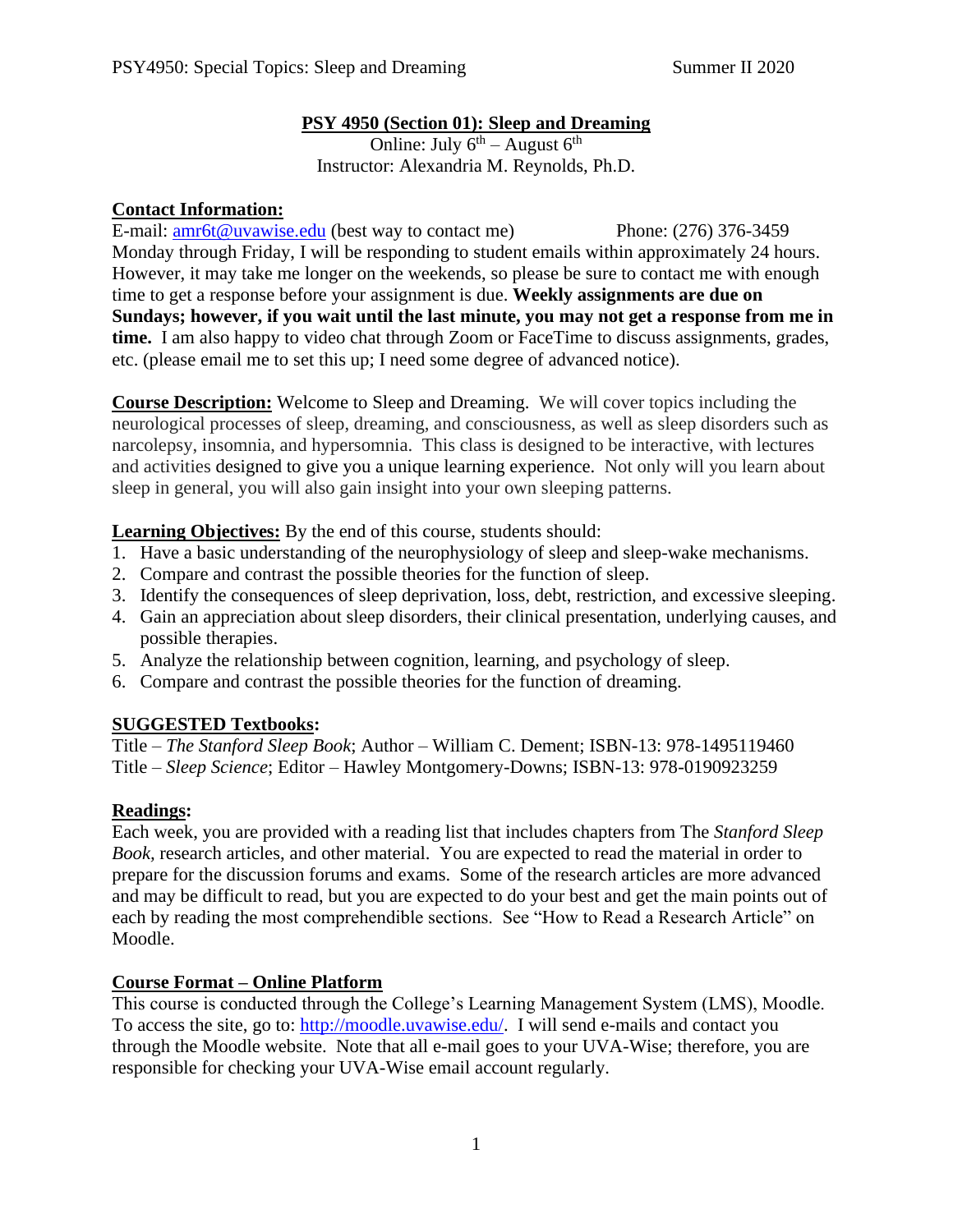#### **Course Format - Lectures**

This is an online course that is very fast-paced due to the nature of the shorter semester. There will be two types of video lectures that will be posted for you: "Recorded Lectures" and "Live Lectures." **Recorded lectures** are those that you can view on any platform (desktop, laptop, phone, tablet, etc.). You can view these lectures directly on Moodle, or go to my YouTube page [\(https://www.youtube.com/channel/UChU\\_1SBps0awdMWPrZJDj9Q\)](https://www.youtube.com/channel/UChU_1SBps0awdMWPrZJDj9Q) and watch them there. All videos recorded specifically for this course will always be available on the Moodle page. You can view them at your leisure and the videos are pre-recorded.

**Live lectures** are those that you can access live via Zoom (PMI Meeting ID 246-568- 6122). The purpose of the live lectures is to answer all your questions that you may have about the material. You will submit any questions through a forum on Moodle *prior* to the scheduled Live Lecture. These lectures will also be recorded during the session and available to you after the lecture is over. When you view them *after* the live stream is over, you do not use Zoom (they will be available on Moodle and through YouTube as a regular recorded video). The Live Lectures are scheduled for **every Friday at 4 PM**. *You are not required to view the lectures "live."* However, the advantage to live viewing is that you will have the ability to interact with me (and other students tuning in) during the lecture in order to ask for clarification or if you have additional questions. \*\*If no questions are asked by the deadline, then there will be no Live Lecture for that week. The point of this feature is to answer your questions on the material.

#### **Course structure and grading policy:**

| 5 Exams x 10 points each $=$        | 50 points    |
|-------------------------------------|--------------|
| Syllabus Quiz $=$                   | $+3$ points  |
| Introduce Yourself Forum Post =     | $+2$ points  |
| 5 Forum Posts x 2 points each $=$   | $+10$ points |
| 5 Forum Replies x 2 points each $=$ | $+10$ points |
| Sleep Log Paper $1 =$               | $+10$ points |
| Sleep Log $1 =$                     | $+5$ points  |
| Sleep Log Paper $2 =$               | $+5$ points  |
| Sleep Log $2 =$                     | $+5$ points  |
| Total points possible=              | 100 points   |

#### **Grade Standards**

A = 90 or above; B = 80-89.9 (87-89.9 = B+); C = 70-79.9 (77-79.9 = C+); D = 60-69.9 (67-69.9  $= D+$ ; F = under 60

- **Exams (50 points):** There will be five exams this semester; you will need to complete one exam per week online. The last exam *will not be cumulative*. Exams will consist of multiple choice and short answer questions.
	- Week 1 Test: Due Sunday, July 12 by 11:55 PM
	- Week 2 Test: Due Sunday, July 19 by 11:55 PM
	- Week 3 Test: Due Sunday, July 26 by 11:55 PM
	- Week 4 Test: Due Sunday, August 2 by 11:55 PM
	- Week 5 Test: Due Friday, August 7 by 11:55 PM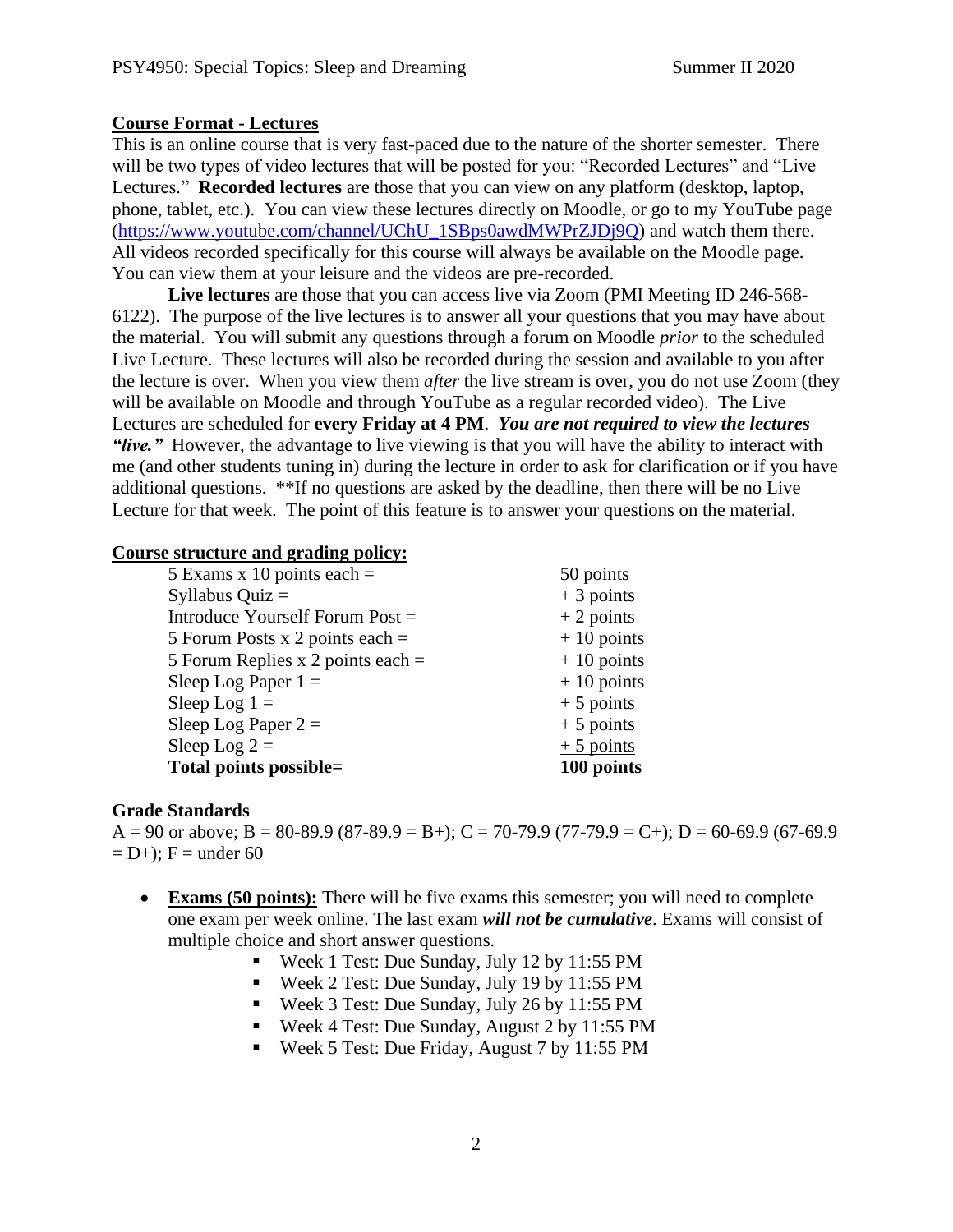- **MANDATORY Syllabus Quiz (3 points):** You are required to take a Moodle multiple choice quiz on the syllabus information. You may use the syllabus to answer questions, but you must work independently on the quiz. You must take this quiz by **Sunday**, July 12<sup>th</sup> by 11:55 PM, or I will have you administratively removed from the course. You **must make a 100% on this quiz (you are allowed to make multiple attempts).**
- **MANDATORY Introduce Yourself Post (2 points):** You must complete a short introductory post on the "Introduce Yourself" Forum. This shows me that you know how to do a post. It also tells me and your classmates a little about who you are and why you are taking this course. If you do not complete the post by **Sunday, July 12<sup>th</sup> by 11:55 PM**, **I will have you administratively removed from the course.**
- **Discussion Forum (20 points):** For each chapter covered in the course, you will post on a discussion forum and respond to your classmates' posts. These posts will provide evidence that you understand and have thought critically about the material**. Forum posts should be** *at least* **4-6 sentences**. Many of the prompts have multiple questions. **You must answer all of the questions completely in order to get full credit***.* You need to make 1 thoughtful post and 1 thoughtful reply. You will receive 2 points for your post and 2 points for your reply post. Five posts at 4 points each, worth a total of **20 points.**  Post and reply deadlines:
	- Discussion Forum Post and Reply 1: Due Sunday, July 12 by 11:55 PM
	- Discussion Forum Post and Reply 2: Due Sunday, July 19 by 11:55 PM
	- Discussion Forum Post and Reply 3: Due Sunday, July 26 by 11:55 PM
	- Discussion Forum Post and Reply 4: Due Sunday, August 2 by 11:55 PM
	- **•** Discussion Forum Post and Reply 5: Due Friday, August 7 by 11:55 PM
- **Sleep Log 1 and Sleep Log Paper 1 (15 points):** The sleep log activity will provide more insight into your own sleep patterns. Students will maintain a log of sleep patterns no later than the week of **7/13** with the log sheets provided, and turn in the log on 7/23/2019 (by 11:55 PM). You will complete an APA formatted paper, **due by 11:55 PM, 7/26/2019,** which will describe your own sleep patterns, observations, as well as a plan to improve your sleep habits based on what you have learned in the course thus far. Any and all work that you submit for these activities is expected to be original and your own, without plagiarism. You will be provided with a sleep log to record your sleep, as well as a template to complete the sleep log paper.
- **Sleep Log 2 and Sleep Log Paper 2 (10 points):** You will repeat the sleep log and implement the sleep plan you proposed in your sleep log paper 1 for one week. Students will maintain a log of sleep patterns starting the week of **7/27** with the log sheets provided, and turn in the log on 8/6/2019 (by 11:55 PM). You will complete an APA formatted paper, **due by 11:55 PM, 8/7/2019,** which will describe your own sleep patterns, observations, what you changed for this new week of sleep, and any improvements (or not) you noticed for this new week of sleep. Any and all work that you submit for these activities is expected to be original and your own, without plagiarism. You will be provided with a sleep log to record your sleep, as well as a template to complete the sleep log paper. This second paper should follow the same general format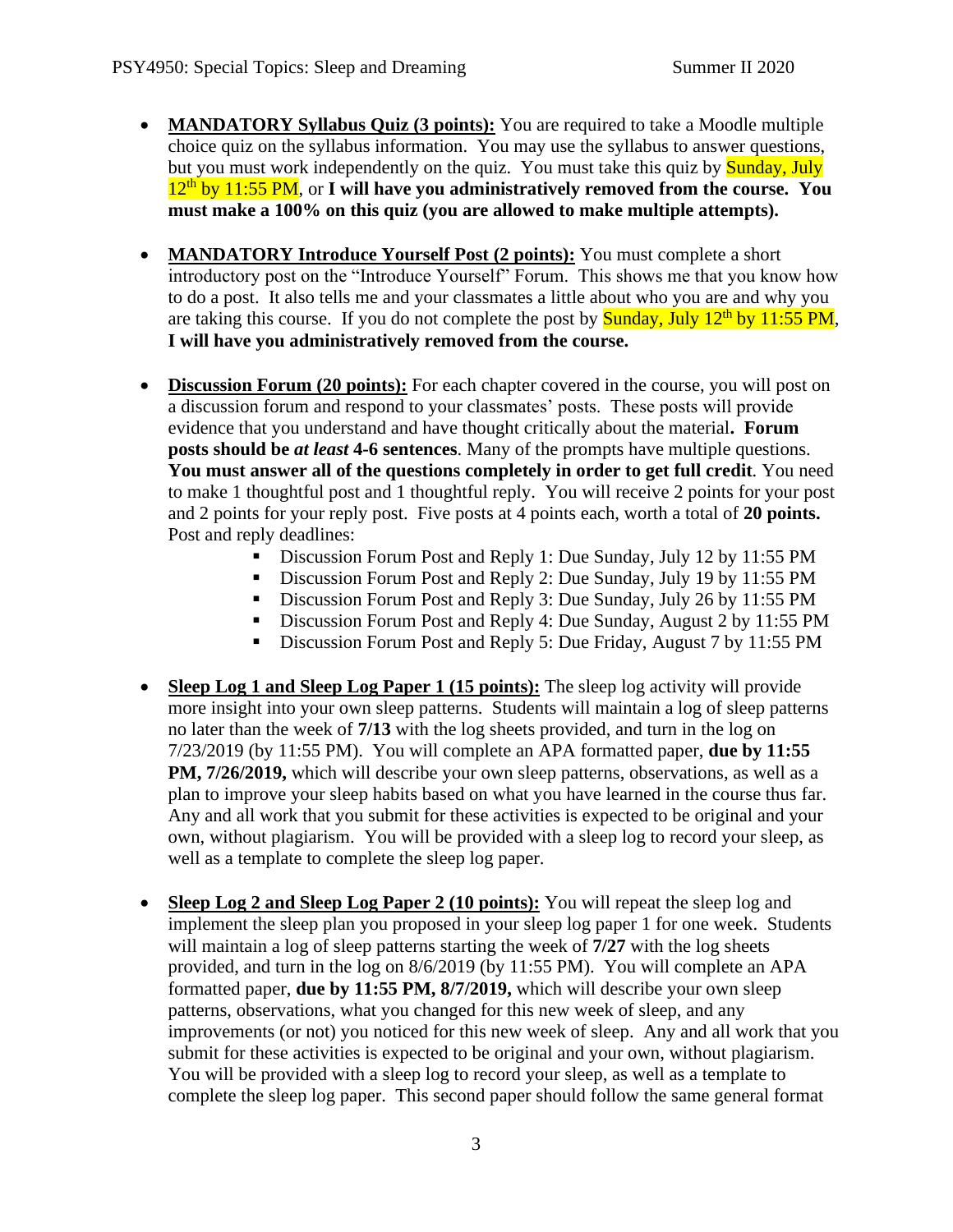as the first paper, with the changes for the new observations and implemented sleep hygiene changes.

• **Extra Credit:** Several extra credit opportunities will be available. I will post midterm and final course evaluation forms on Moodle for extra credit. Additionally, each week, you can receive up to 2 points for a questions/answers posted in the question forum. I will use these questions to guide the "Live Lecture" video in order to give you the chance to hear an answer to your question. You can earn up to 1 point for asking a proper question (no definitions, not something vague ("What is sleep?"), or something that can be easily looked up) and 1 point for a legitimate answer to a classmate's question. You can ask as many questions as you'd like for me to cover in the Live Lecture, but you'll only receive extra credit for up to 1 question and 1 answer. Since you can earn up to 2 points per week, this is a total of **10 possible extra credit points.** The questions and replies must be posted to the forum by 11:55 PM the night before the "Live Lecture" is scheduled.

Tests will cover readings, video lectures, *and* PowerPoint material on Moodle and will consist of multiple choice questions and some short answer questions. **Tests, quizzes, and forums will not be reopened after the deadline. Late work will not be accepted. You may work ahead.**

#### **Class Policies, Procedures and Additional Information:**

**How to succeed in this class:** This class covers a lot of material in a short period of time. A typical course in the Fall or Spring lasts 15 weeks for 3 hours per week – that's 45 hours of class time. During the summer, we are cramming those 45 hours into 5 weeks. This means that *you should plan to spend at least 9 hours per week* on the course.

In order to succeed you need to be sure to do several things:

(1) **Stay on top of the material.** Read the textbook, PowerPoints, and notes early and often. Work ahead when you can. Watch the videos early and follow the "suggested" due dates instead of waiting until the assignment/test/quiz/forum posts are actually due. Put deadlines in your calendar (and set up reminders in your phone) to help you remember when things are due.

(2) **Do the quizzes!** These are there to help you and are a significant part of your grade. You will not pass the class and you will not understand the material if you do not do the quizzes. Put reminders in your phone or calendar so that you don't forget to complete these quizzes.

(3) **Ask questions (and read the answers)!** Also, ask me early when you have questions. I am happy to help, but cannot necessarily respond to you on the night of a test.

**Proofread** all assignments and posts before turning them in. Even a small typo can change the meaning of what you're trying to say.

**Attendance policy:** In online classes, such as this class, you have flexibility as to when you choose to login to the class each week, but **you will be expected to log on at least twice per week**, and generally will need to log on multiple times per week. You are not required to attend any live-streamed lectures while they are being conducted live.

#### **Netiquette and Discussion Expectations:**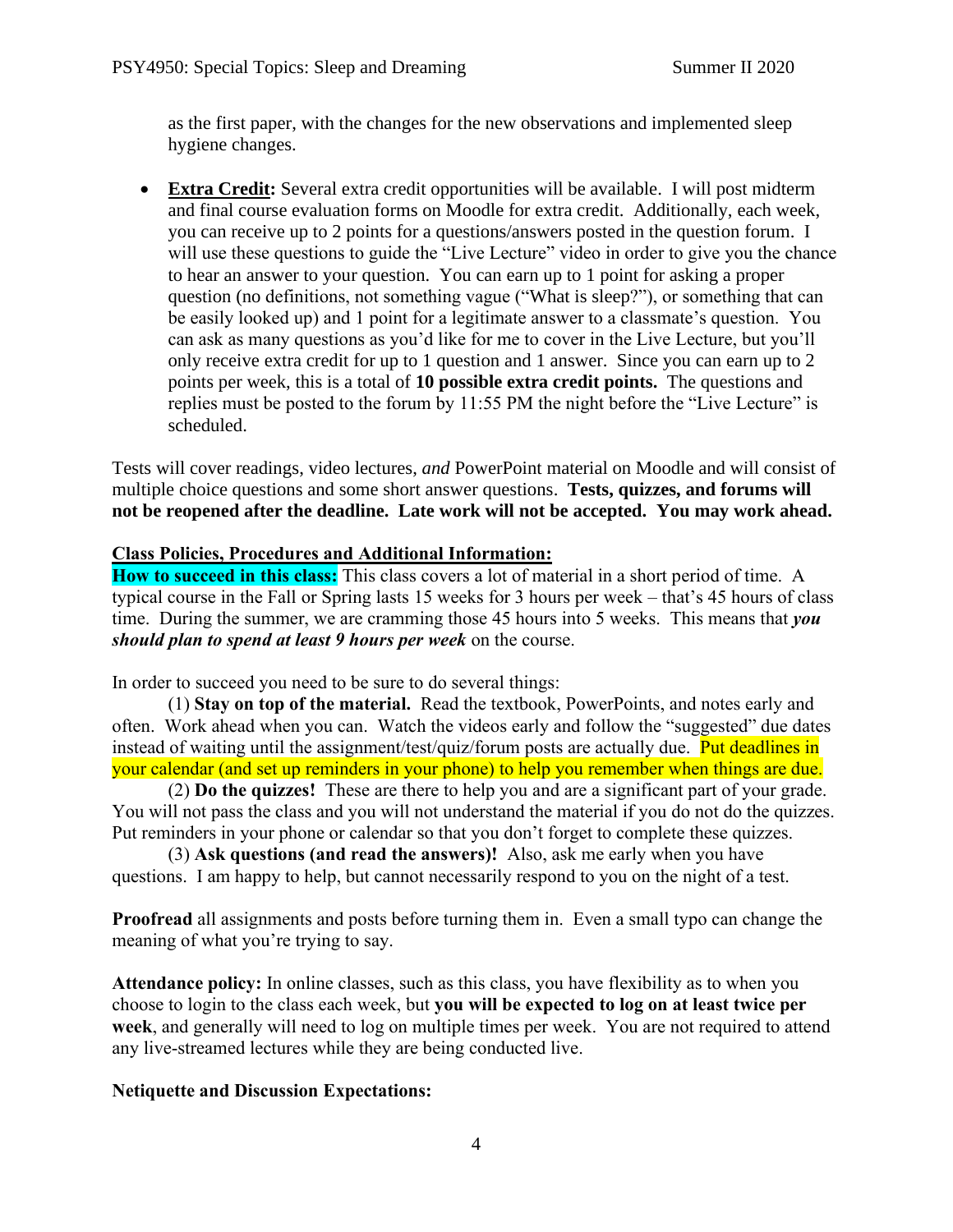First, what you can expect from me:

- I will take all your questions, comments, and concerns seriously.
- I will respond promptly to requests for help (within 24 hours during the week).
- I like to encourage interactions among everyone and do not wish to monopolize the discussion forums, so I do not respond to every post in every discussion.
	- o I WILL monitor all forum discussions. *Rudeness and/or hostility will not be tolerated*  and will be reported to the Honor Court as a violation of the Honor Code (creating a hostile environment).

#### Next, what I expect from you:

### **General Guidelines**

- Don't flame (personally attack) someone. It is possible to disagree with an idea without flaming the person espousing the idea.
- Don't be a troll and start arguments with people. Forums are NOT anonymous!
- Use emoticons and acronyms to convey your emotional intent in order to avoid misunderstandings. Moodle has many available emoticons in the discussion forum. You can also use other emoticons and acronyms. For example:
	- $\circ$  to indicate that you're smiling, use  $\bullet$
	- $\circ$  to indicate you're winking / or making a joke or kidding, use ;) or JK (Just Kidding)
- Remember that it is easy to misinterpret written communication. Sometimes you may inadvertently seem impolite or feel that someone else was doing the same - **talk it out** instead of assuming the person meant to be rude.
- The term *\*sarcastic font* \* can be used to convey that you are being sarcastic (but please do not be rude).
- Class discussion may sometimes touch on topics that are personally sensitive for some individuals; we will all need to be careful to maintain sensitivity to each other and to be considerate of each other's privacy both in and out of class.

## **Communication Style**

- Think critically. Critical thinking, grounded in intellectual integrity, is expected. In other words, seek clarity of meaning and understanding. For example:
	- o Question ideas, not people.
	- o Attempt to see things from other perspectives.
	- o Use supporting relevant information.
	- o Attempt to recognize and assess implications of your ideas.
- Think creatively. Creative thinking is encouraged.
	- o Brainstorm possibilities.
	- o Consider how to make the impossible possible (dream).
	- o Be supportive of ideas you do not understand and try to understand them.

**E-mail etiquette**: You are *always* encouraged to contact me via e-mail with any questions or concerns that you may have. During the week, I will respond to emails within 24 hours. Before you email me, please make sure to first check the syllabus to see if your question can be answered. If not, please send your email from your UVA Wise account, and use appropriate etiquette (tell me who you are, what class you're in, and let me know in detail what your question is); don't forget to spell check for optimal clarity!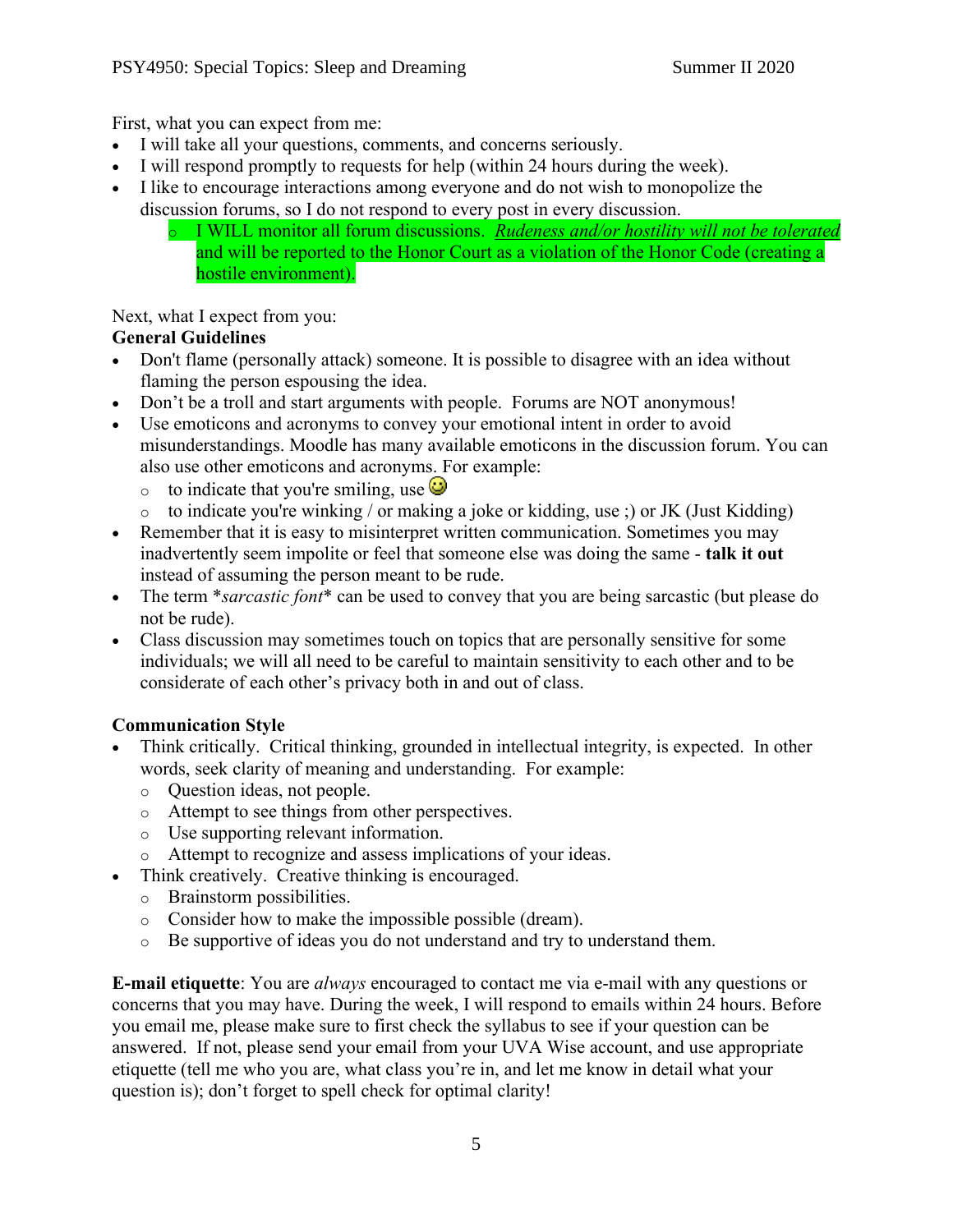#### **Plagiarism and Cheating**

- **Plagiarism** is prohibited and a violation of the honor code. Your writing assignments and homework must be entirely your own work. Evidence of plagiarism may be submitted for Honor Code violations. Plagiarism includes taking any material word-for-word or in paraphrased form from another source (e.g., another student, published material, or the internet) without appropriately citing the source. It also includes taking another person's ideas and claiming them as your own. Using work from a previous class for this class is also considered plagiarism.
- **Academic Cheating** is unacceptable conduct and a violation of the Honor Code. This includes any form of cheating on quizzes, exams, and/or assignments, or allowing others to copy your answers. Academic cheating will result in a grade of "F" for the class.
- **Disorderly Conduct** that inhibits or interferes with the educational responsibility of the University's social-educational activities is not allowed. **This includes your conduct online.**
- **IF YOU ARE CAUGHT CHEATING, PLAGARIZING, OR NOT DOING YOUR OWN WORK, YOU WILL FAIL THIS COURSE. ONLINE TESTS MUST BE DONE INDEPENDENTLY. COLLABORATING ON A QUIZ OR TEST IS CHEATING AND WILL RESULT IN FAILING THE COURSE.**

**Students with Disabilities**: All students with disabilities requiring accommodations should present the appropriate paperwork from the ADA Coordinator (Faculty Accommodation Notice). It is the student's responsibility to present this paperwork in a timely fashion and follow up with the instructor about the accommodations. Accommodations for test-taking (e.g., extended time) should be arranged at least 3 class days before an exam. If you are not registered with the Disability Services, please do so as soon as possible by contacting the ADA Coordinator (Zehmer Hall, Office 152, 328-0265).

**If you are experiencing trouble in the course**: Contact me immediately! This is an upper level course with a heavy work load. If you perform poorly on the first assignments or test, *please* take the initiative to come in and talk to me about how to make things better. Do not be embarrassed – I am here to help you.

**Sexual Misconduct/Harassment Statement:** The University of Virginia's College at Wise strives to provide a working and educational environment for all faculty, staff and students that is free from sexual misconduct/harassment. Sexual harassment, sexual assault and other acts of sexual misconduct are forms of sex discrimination prohibited by Title IX. The College reaffirms its commitment to maintain a campus environment emphasizing the dignity and worth of all members of the college community. To view the UVA-Wise's Sexual Misconduct/Harassment policy, please visit: [http://www.uvawise.edu/compliance/TitleIX.](http://www.uvawise.edu/compliance/TitleIX) If you have questions or concerns, please immediately contact your Title IX Coordinator, Tabitha Smith, (Office: 276 328-0131, Cell: 276-870-5065, [tabitha.smith@uvawise.edu\)](mailto:tabitha.smith@uvawise.edu). The office is located on the first floor of Cantrell Hall.

Please note that I am considered a Title IX Responsible Employee, which means that if you disclose any relevant experiences (e.g., sexual harassment or sexual assault) that occurred to you or someone else on campus, I am legally obligated to report them to our Title IX coordinator.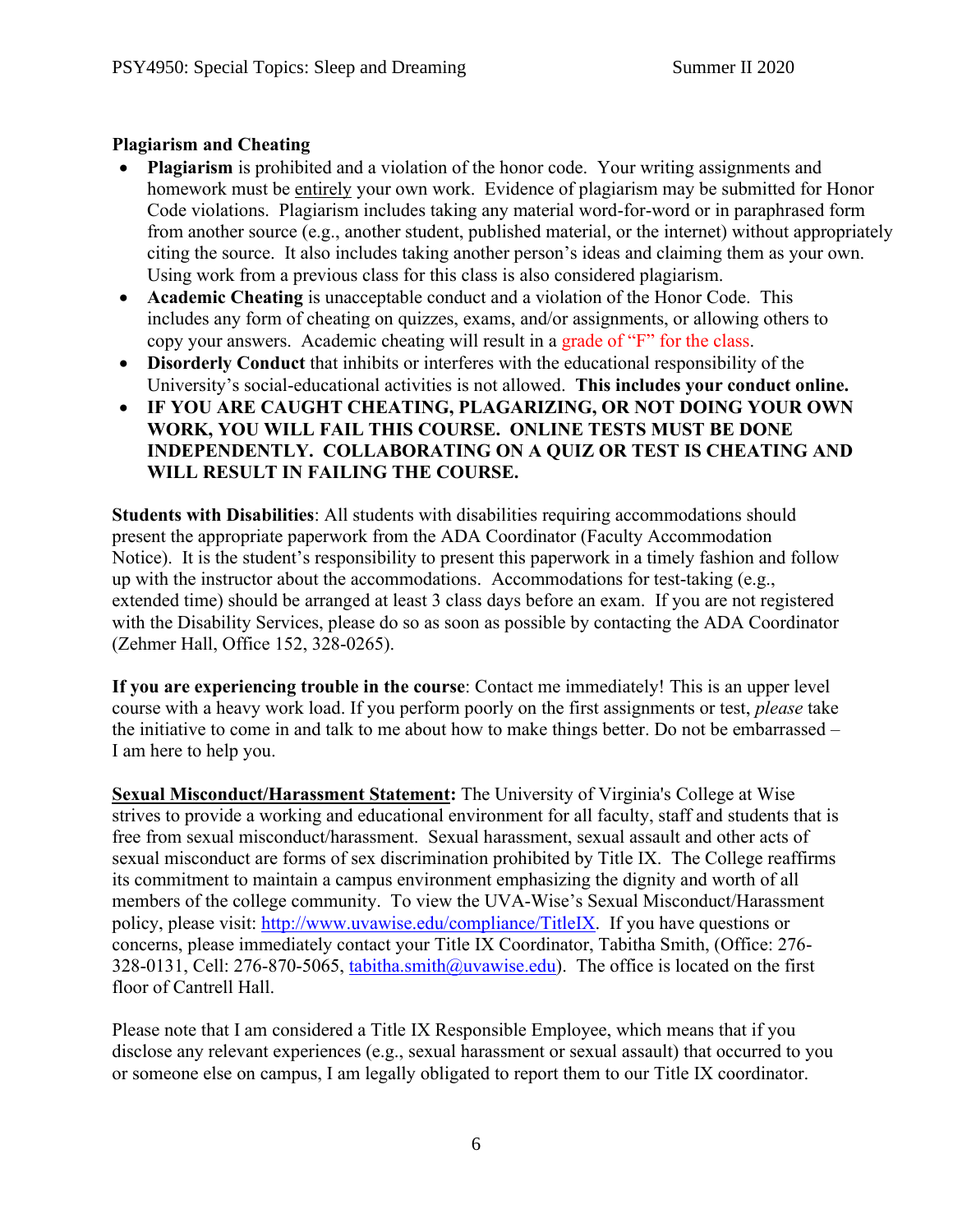*\*Additional content may be added from the Sleep Science textbook; an updated course schedule will be available on Moodle if new content is added.*

# **WEEK 1: July 6 – July 12th**

Live Lecture: Friday, July 10<sup>th</sup> at 4 PM

*Topics:*  Introduction to Sleep History of Sleep Science Evolution of Sleep – Animals and Humans Sleep Cycles – An Overview

*Readings:*

- Dement's book Chapter 1: Why Learn About Sleep: Read this Now!
- Dement's book Chapter 2: What is the Thing Called Sleep?
- Dement's book Chapter 3: Introduction to the Relationship Between Quality of Sleep and Waking Function
- Stanford Dement Tribute 2020 (News Article)
- Cirelli (2008) Is Sleep Essential? (Research Article)
- Hobson (1967) Electrographic Correlates of Behavior in the Frog (Research Article)
- Stafne (2004) Predominance of Clockwise Swimming during Rest in Dolphins (Research Article)
- Tobler (1988) Rest in the Scorpion A Sleep-Like State? (Research Article)
- Wehr (1992) In Short Photoperiods, Human Sleep is Biphasic (Research Article)
- Yetish (2015) Natural Sleep and its Seasonal Variations in Three Pre-Industrial Societies (Research Article)
- Ekirch (2001) Pre-Industrial Sleep in the British Isles (Historical Review Article)

*Due Dates:*

#### **Due on Thursday, July 9th by 11:55 PM**

o Question Forum 1 (for Live Lecture)

#### **Due on Sunday, July 12th by 11:55 PM**

- o Sleep and Dreaming Knowledge Pre-Assessment (No Credit, *suggested completion by Tuesday*)
- o "Introduce Yourself" Post to forum *(suggested completion by Wednesday)*
- o Syllabus quiz *(suggested completion by Thursday)*
- o Discussion Forum Post and 1 Reply *(suggested completion of post by Thursday and reply by Friday)*
- o Exam 1 *(suggested completion by Saturday)*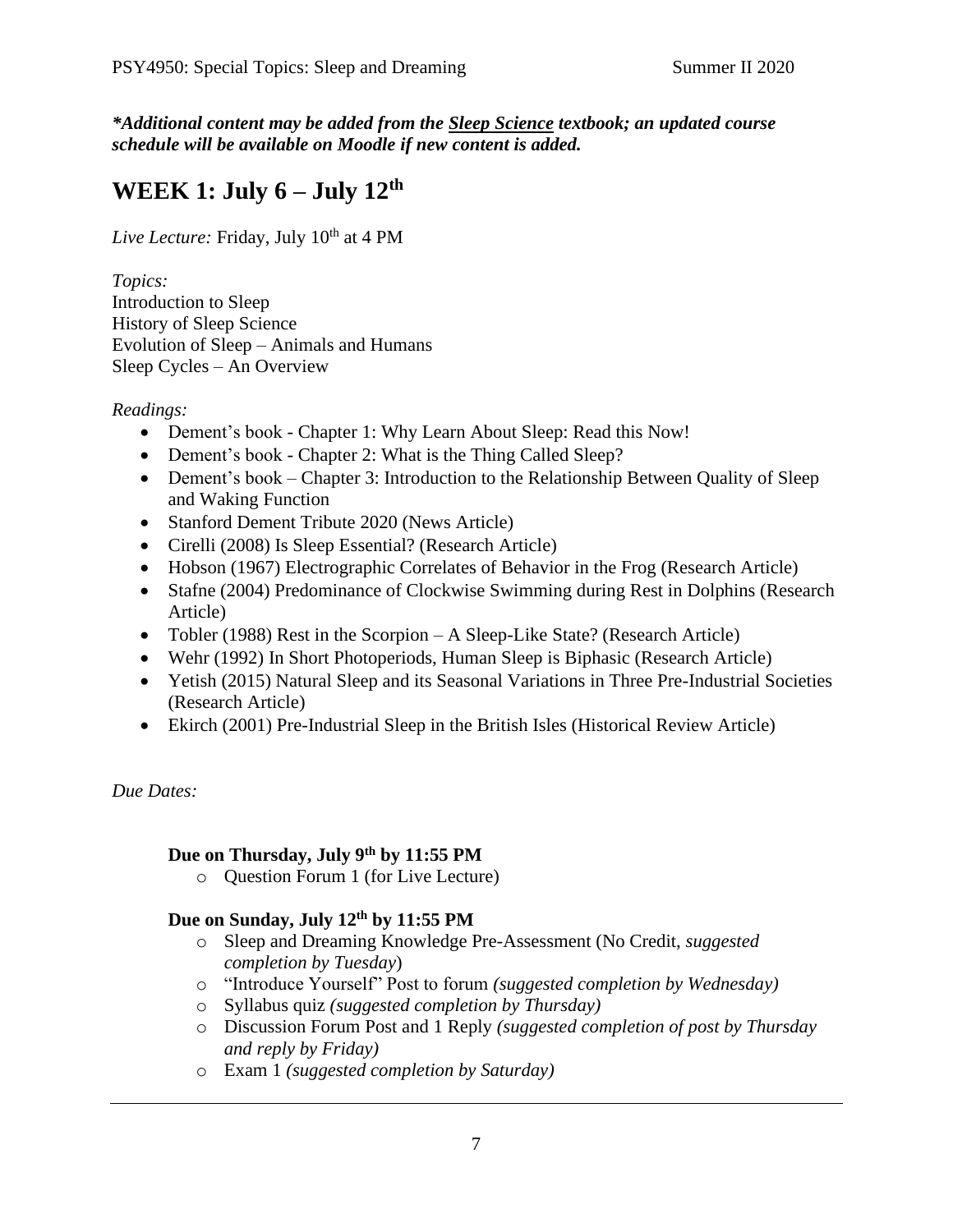# **WEEK 2: July 13th – July 19th**

*Live Lecture:* Friday, July 16<sup>th</sup> at 4 PM

*Topics:* Sleep and the Brain Circadian Rhythms Measurement of Sleep Culture and Sleep

#### *Readings:*

- Dement's book Chapter 4: Sleep Debt, Sleep Tendency, and Sleep Homeostasis
- Dement's book Chapter 5: Alert Wakefulness From Inside Ourselves
- Dement's book Chapter 6: Sleep Tendency and Alertness Throughout the 24-Hour Day
- Dement's book Chapter 7: Understanding the Subjective Nature of How We Feel
- *Sleep Science* Chapter 5: Culture and Sleep
- Aserinsky (1953) Regularly Occurring Periods of Eye Motility, and Concomitant Phenomena, During Sleep (Research Article)
- Foster (2015) Intrinsic and Task-Dependent Coupling of Neuronal Population Activity in Human Parietal Cortex (Research Article)
- Winter (2009) Measuring Circadian Advantage in MLB (Research Article)
- Wright (2013) Entrainment of Human Circadian Clock (Research Article)
- Burkhart (2009) Amber Lenses to Block Blue Light and Improve Sleep (Research Article)
- Mindell (2013) Cross-Cultural Differences in the Sleep of Preschool Children (Research Article)

#### *Activities:* **Sleep Log 1: start no later than the week of 7/13 – 7/20**

#### *Due Dates:*

#### **Due on Thursday, July 16th by 11:55 PM**

o Question Forum 2 (for Live Lecture)

## **Due on Sunday, July 19th by 11:55 PM**

- o Discussion Forum Post and 1 Reply *(suggested completion of post by Thursday and reply by Friday)*
- o Exam 2 *(suggested completion by Saturday)*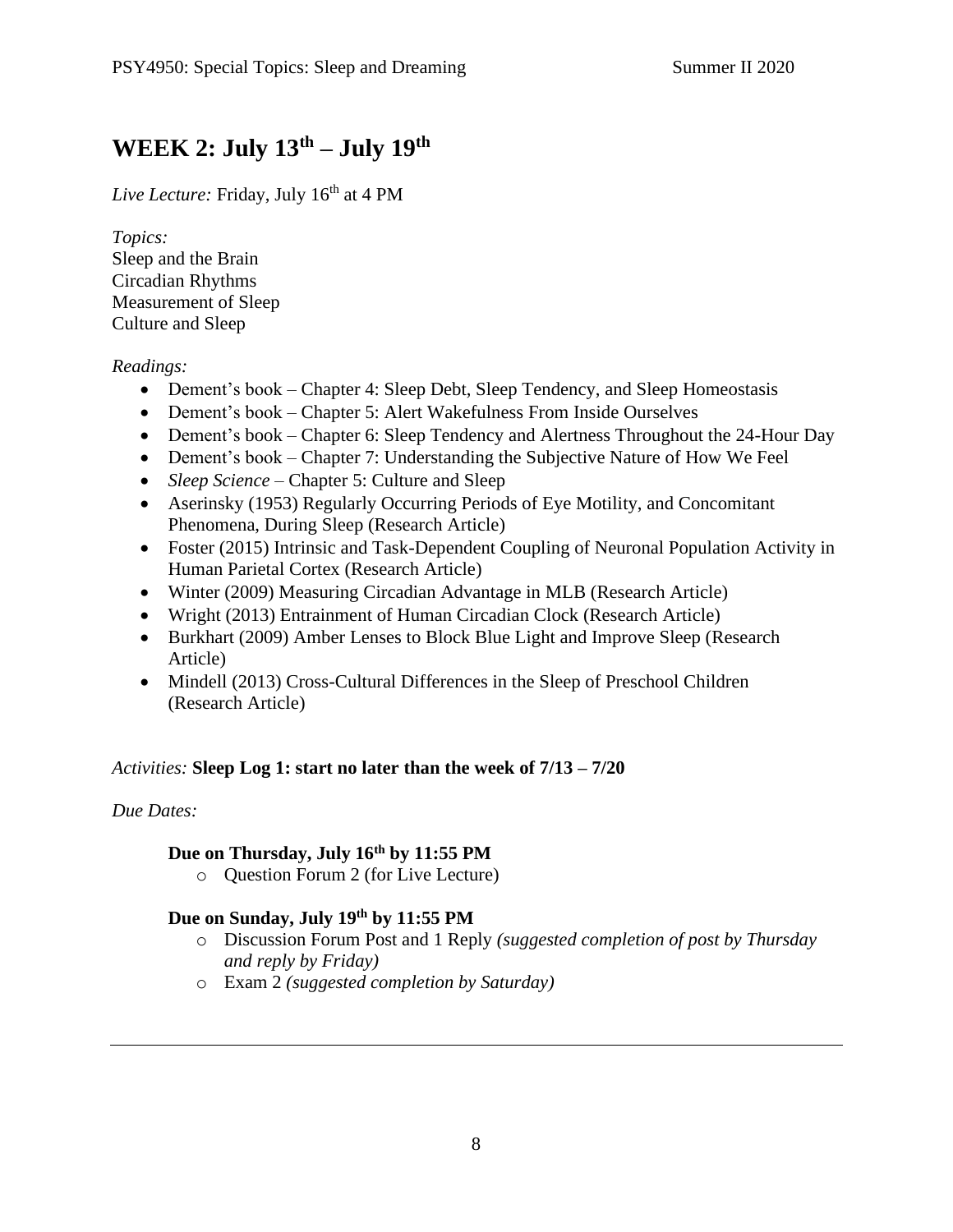## **WEEK 3: July 20th – July 26th**

*Live Lecture:* Friday, July 24<sup>th</sup> at 4 PM

*Topics:*  Sleep Hygiene Sleep Regulation (sleep debt, deprivation, restriction, and loss) Sleep Disorders and Treatment History of Dreaming

*Readings:*

- Dement's book Chapter 8: Sleep and Everyday Life
- Dement's book Chapter 9: Sleep Debt: Consequences and Crises
- Dement's book Chapter 15: Sleep Disorders: An Overview
- See Dement's chapters  $16 20$  for individual disorders
- *Sleep Science* Chapter 6: History of Dreaming
- Buysse (1988) The Pittsburgh Sleep Quality Index: A New Instrument for Psychiatric Practice and Research (Research Article)
- Johns (1991) A New Method for Measuring Daytime Sleepiness: The Epworth Sleepiness Scale (Research Article)
- Pellegrino (2014) Gene Mutation Linked to Resistance to Sleep Deprivation (Research Article)
- Ohayon (1999) Prevalence and Pathologic Associations of Sleep Paralysis in the General Population (Research Article)

*Due Dates:*

## **Due on Thursday, July 23rd by 11:55 PM**

- o Question Forum 3 (for Live Lecture)
- o Completed Sleep Log 1 *(suggested that this is uploaded by Tuesday since you will have finished logging by Monday morning)*

#### **Due on Sunday, July 26th by 11:55 PM**

- o Discussion Forum Post and 1 Reply *(suggested completion of post by Thursday and reply by Friday)*
- o Sleep Log Paper 1 *(suggested completion by Friday)*
- o Exam 3 *(suggested completion by Saturday)*

## **WEEK 4: July 26th – August 2nd**

Live Lecture: Friday, July 31<sup>st</sup> at 3 PM

*Topics:*  **Consciousness**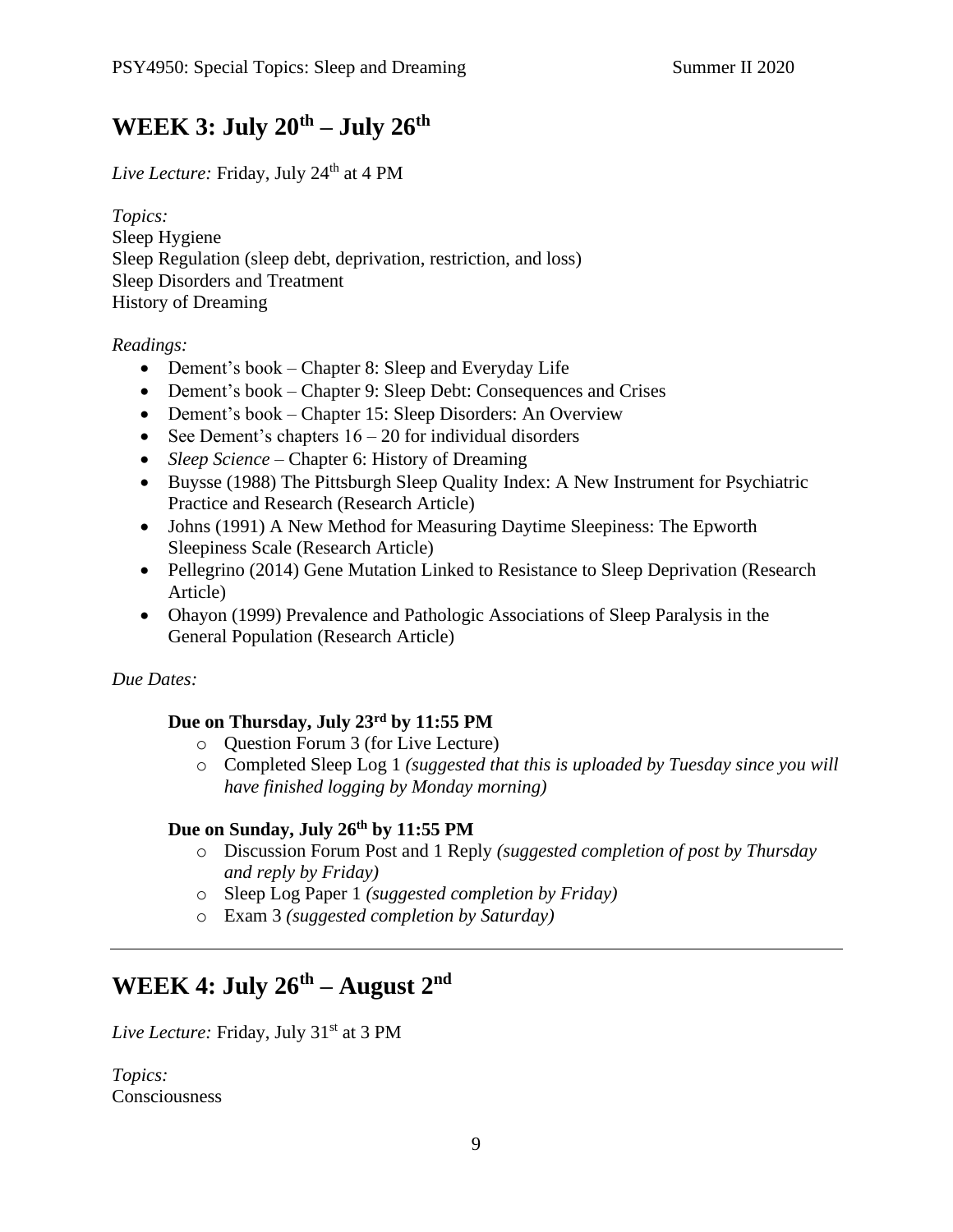Introduction to Dreaming Lucid Dreaming

#### *Readings:*

- Dement's book Chapter 10: The Phenomenology of Dreaming and the Problem of **Consciousness**
- Dement's book Chapter 14: Lucid Dreaming: A Special Case
- Voss (2009) Lucid Dreaming: A State of Consciousness with Features of Both Waking and Non-Lucid Dreaming (Research Article)

## *Activities:* **Sleep Log 2: 7/27 – 8/2**

*Due Dates:*

## **Due on Thursday, July 30th by 11:55 PM**

o Question Forum 4 (for Live Lecture)

## **Due on Sunday, August 2nd by 11:55 PM**

- o Discussion Forum Post and 1 Reply *(suggested completion of post by Thursday and reply by Friday)*
- o Exam 4 *(suggested completion by Saturday)*

# **WEEK 5: August 3rd – August 7th**

*Live Lecture: Friday, August* 7<sup>th</sup> at 4 PM

*Topics:*  Dreaming Theories Dream Content

#### *Readings –*

- Dement's book Chapter 11: The Psychophysiology of Dreaming
- Dement's book Chapter 12: The Content of Dreams
- Dement's book Chapter 13: Sources, Meanings, and Purpose of Dreaming
- Hobson (2009) REM Sleep and Dreaming: Towards a Theory of Protoconsciousness
- Fox (2013) Dreaming as Mind Wandering: Evidence from Functional Neuroimaging and First-Person Content Reports (Research Article)

*Due Dates:*

## **Due on Thursday, August 6th by 11:55 PM**

- o Completed Sleep Log 2 *(suggested that this is uploaded by Tuesday since you will have finished logging by Monday)*
- o Question Forum 5 (for Live Lecture)